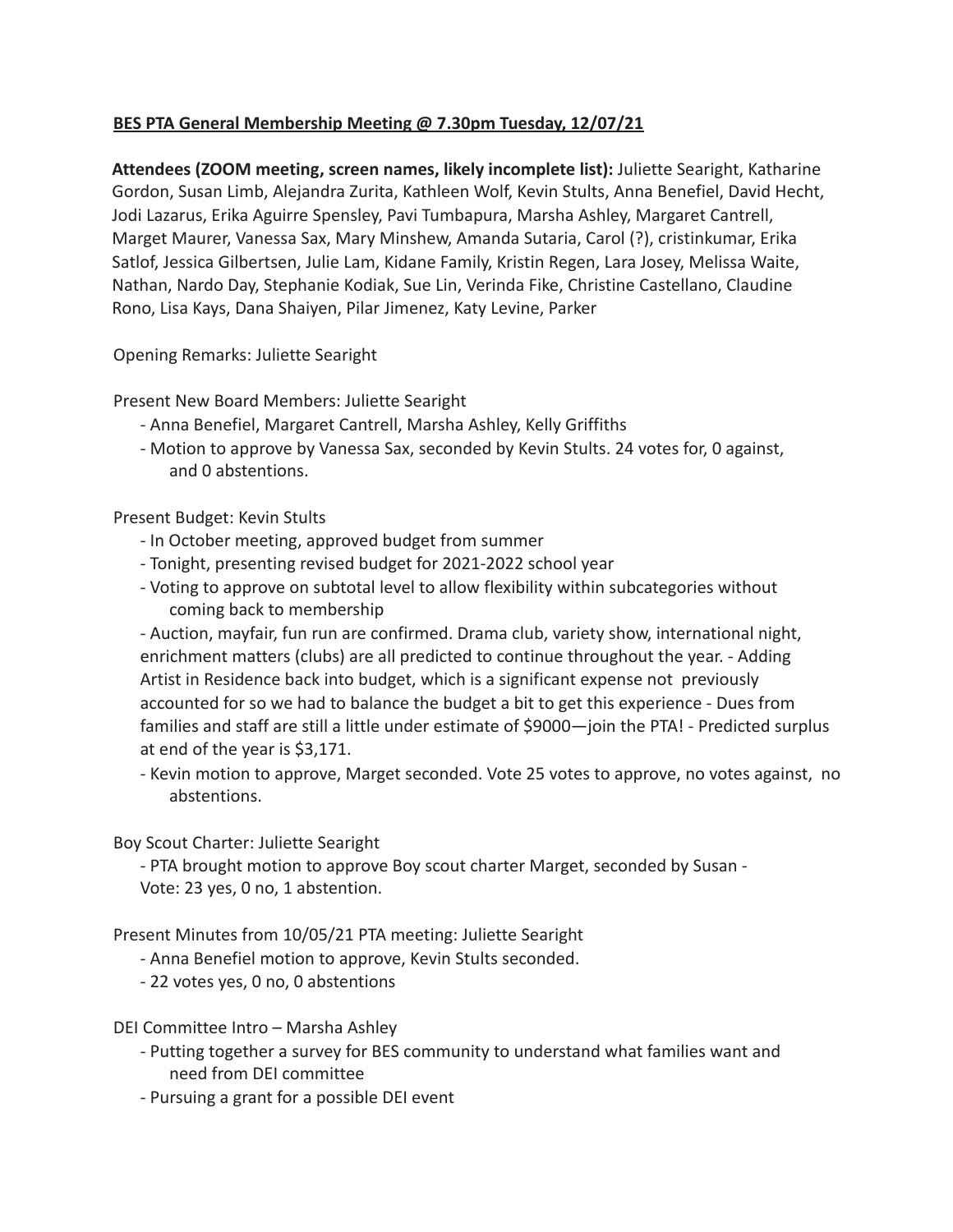- Looking for more members to join the committee—contact Marsha (marshaashley@gmail.com; 270-300-6348)
- Auction: Anna Benefiel
	- March 26, 2022 at Praline
	- Seeking origami paper (making cranes for decoration)
	- Seeking volunteers to help organize
	- \$50/family for family sponsorships, and corporate sponsors too. All sponsors go on tee shirts. (could use help getting corporate sponsors if anyone has ideas)
	- Contact anna at Anna.Benefiel@Vizientinc.com; 817-988-8897

Fun Run: Kathleen Wolf/Juliette Searight

- Planning for March 19, 2022 (might bump to March 12, 2022 to space from auction, but TBD)
- Volunteers for tee-shirt distribution on race day
- Tee-shirt designs will be collected starting in January
- (Use high school and middle school kids)
- Kathleen.n.wolf@gmail.com

Peace of Mind Presentation: Cheryl Dodwell, Peace of Mind Executive Director and Christine Castellano, BES Counselor

- (Cheryl is a BES alumni parent)
- PoM is a non-profit, works with BES/Ms. Castellano
- Develop curriculum and storybooks to teach mindfulness, brain science, SEL, conflict resolution
- Aim to teach kids skills for life
- TeachPeaceofMind.com
- Cheryl will send slides to Juliette to circulate to BES parents
- At BES, usually PoM is on Wednesdays (castellano teaches one week, and homeroom teacher teaches next week).
	- o K-2 is one curriculum
	- o 3-5 go at their own pace
	- o Right now, thinking about metacognition and gratitude

Membership plea—Juliette asked to please join PTA (membership toolkit)

Drama Club Update: Juliette Searight

- Collaborate with Ovations theater
- Starting in January, performance will be after Spring Break
- Costs more than other clubs because it's intense—4 hours a week
- 3-5 graders, capped at 43 students
- $-5.5$ <sup>th</sup> graders will be able to do "tech"